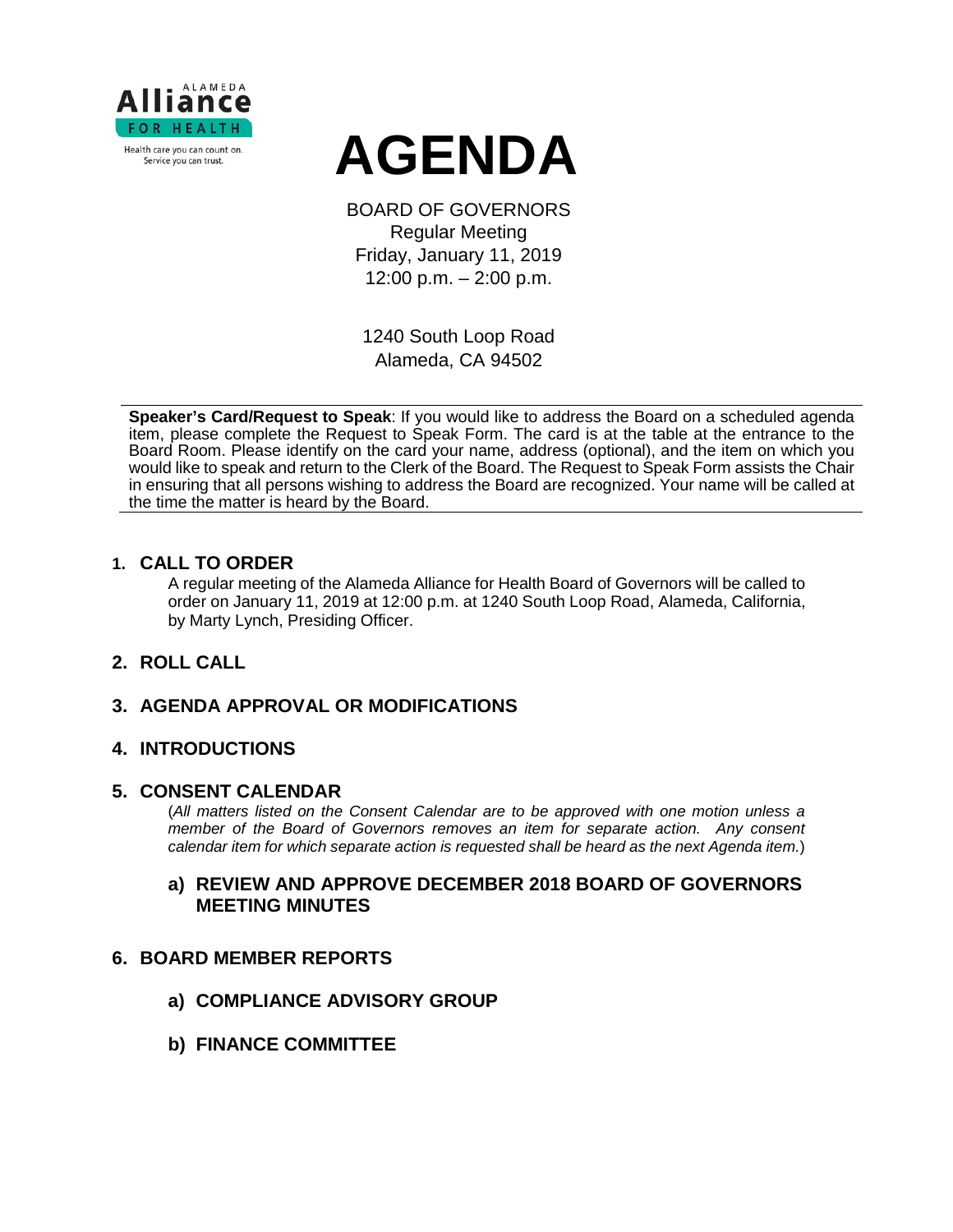- **7. BOARD BUSINESS**
	- **a) REVIEW AND APPROVE NOVEMBER 2018 MONTHLY FINANCIAL STATEMENTS**
	- **b) CHAIRPERSON & VICE-CHAIRPERSON NOMINATIONS**
	- **c) COST CONTAINMENT AND QUALITY OF CARE INITIATIVES**
- **8. STANDING COMMITTEE UPDATES**
	- **a) PEER REVIEW AND CREDENTIALING COMMITTEE**
	- **b) PHARMACY AND THERAPEUTICS COMMITTEE**
	- **c) MEMBERS ADVISORY COMMITTEE**
- **9. CEO UPDATE**

## **10.STAFF ADVISORIES ON BOARD BUSINESS FOR FUTURE MEETINGS**

#### **11. PUBLIC COMMENTS (NON-AGENDA ITEMS)**

## **12.ADJOURNMENT**

# **NOTICE TO THE PUBLIC**

The foregoing does not constitute the final agenda. The final agenda will be posted no later than 24 hours prior to the meeting date.

The agenda may also be accessed through the Alameda Alliance For Health's Web page at [www.alamedaalliance.org](http://www.alamedaalliance.org/)

#### **NOTICE TO THE PUBLIC**

**At 1:45 p.m.,** the Board of Governors will determine which of the remaining agenda items can be considered and acted upon prior to 2:00 p.m., and will continue all other items on which additional time is required until a future Board meeting. All meetings are scheduled to terminate at 2:00 p.m.

The Board meets regularly on the second Friday of each month in the Alameda Alliance for Health Offices located 1240 S. Loop Road, Alameda, California. Meetings begin at 12:00 noon, unless otherwise noted. Meeting agendas and approved minutes are kept current on the Alameda Alliance for Health's website at [www.alamedaalliance.org.](http://www.alamedaalliance.org/)

An agenda is provided for each Board of Governors meeting, which list the items submitted for consideration. Prior to the listed agenda items, the Board may hold a study session to receive information or meet with another committee. A study session is open to the public; however, no public testimony is taken and no decisions are made. Following a study session, the regular meeting will